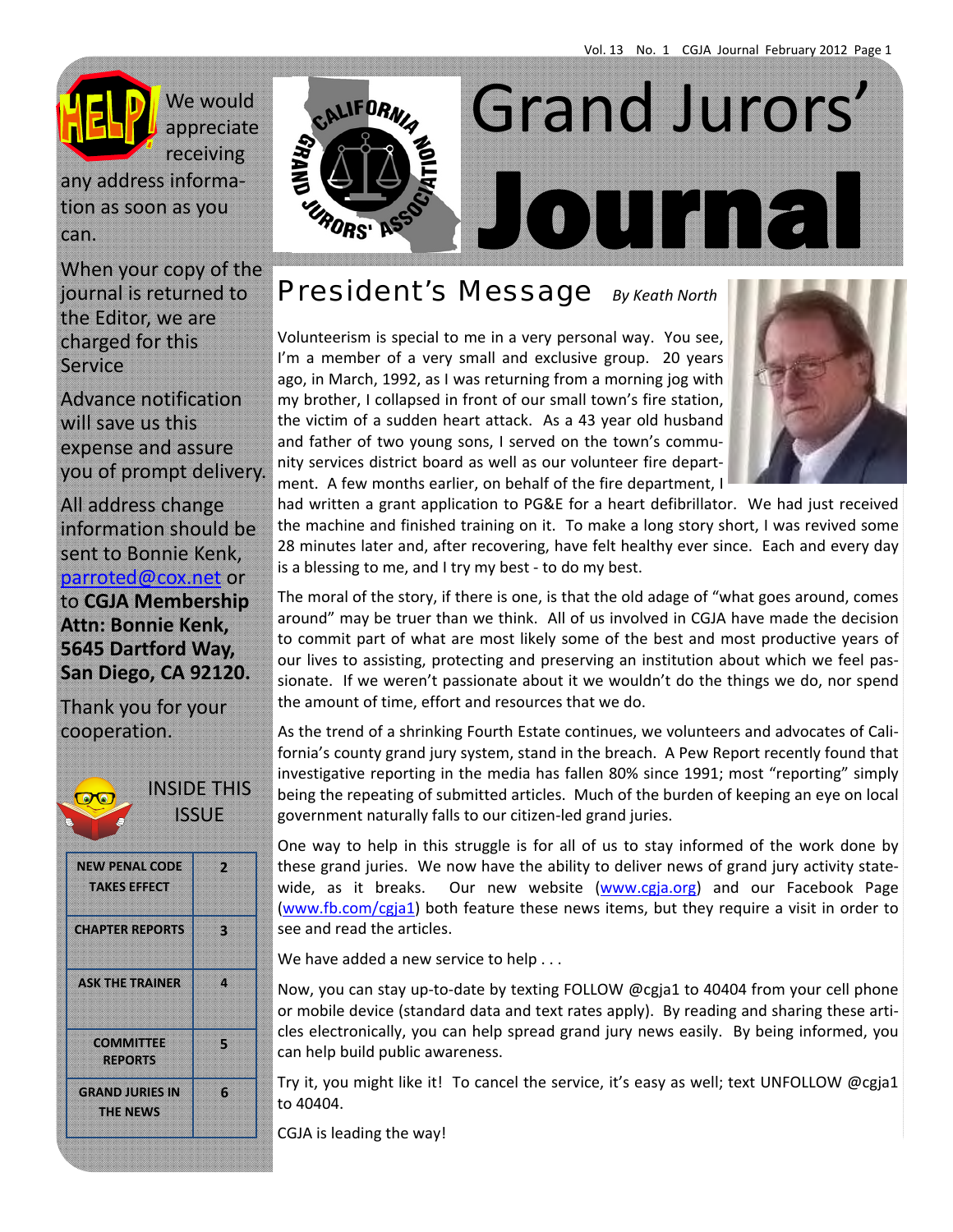# **AB 622 ‐ The Final Bill as Chaptered**

*Below is the finally Penal Code language resulting from the passage of Assembly Bill 622.*

**SECTION 1.** Section 939.22 is added to the Penal Code, to read:

**939.22. (a)** Any witness who is called to give testi‐ mony under oath before a civil grand jury may have counsel present on his or her behalf while he or she is testifying. Any counsel present before the grand jury pursuant to this subdivision shall comply with all of the following:

(1) Counsel shall not object to any questions asked of the witness or otherwise speak to the grand jury, but may advise the witness during the course of the examination.

(2) Counsel shall not disclose or use anything heard in the grand jury room other than in the representation of the witness he or she represents.

**(b)** A violation of this section by counsel shall be a violation of the Rules of Professional Conduct and may be reported to the State Bar of California.

**(c)** Nothing in this section shall be construed to grant a witness a constitutional right to counsel under the United States or California Con‐ stitutions nor grant any right to discovery for the subpoenaed witness.

**(d)** This section shall remain in effect only until January 1,2017, and as of that date is repealed, unless a later enacted statute, that is en‐ acted before January 1, 2017, deletes or extends that date.

## $-2-2-2-2-2-2-2-2$

# **New Penal Code Section Takes Effect**

*By Bill Trautman, Chair, Legal & Legislative Resources*

Following is a memorandum sent to all grand juries in December to alert them to the new penal code section that went into effect on January 1, 2012.

### **Memorandum**

**To: All California Grand Juries**

**From: The California Grand Jurors' Asso‐ ciation Legal & Legislative Resources Committee**

**Date: December 13, 2011**

## **Re: AB 622 (Penal Code section 939.22)**

Assembly Bill 622, which was signed by the Gover‐ nor on October 9, 2011, adds section 939.22 to the Penal Code effective January 1, 2012, and sun‐ sets on January 1, 2017. A copy of section 939.22 is attached.

This new code section allows any witness who is called to testify under oath during an interview related to a grand jury's civil investigation to have counsel present while he or she is testifying. Sec‐ tion 939.22 does not give this right to a witness in an indictment hearing. Further, the right to coun‐ sel exists *only* if the interviewee is placed under oath.

Section 939.22 also imposes restrictions on coun‐ sel in connection with the interview. The attorney cannot object to any question asked of the inter‐ viewee, or otherwise speak to the grand jury, but may give advice to the witness during the course of the interview. In addition, the attorney is pro‐ hibited from disclosing anything heard in the grand jury room other than in the representation of that witness.

The *California Grand Jurors' Association* has been asked to comment on what grand juries should do to comply with this new law.

CGJA suggests that your grand jury not place in‐ terviewees under oath unless there is a compel‐ ling reason to do so.

Allowing counsel to be present during grand jury interviews is likely to delay those interviews while witnesses arrange for an attorney to be present. Providing counsel could impose a significant cost on the entity that employs the witness. Finally, with regard to interviews of county employees, conflicts are likely to arise because the County Counsel's Office ordinarily acts as counsel for both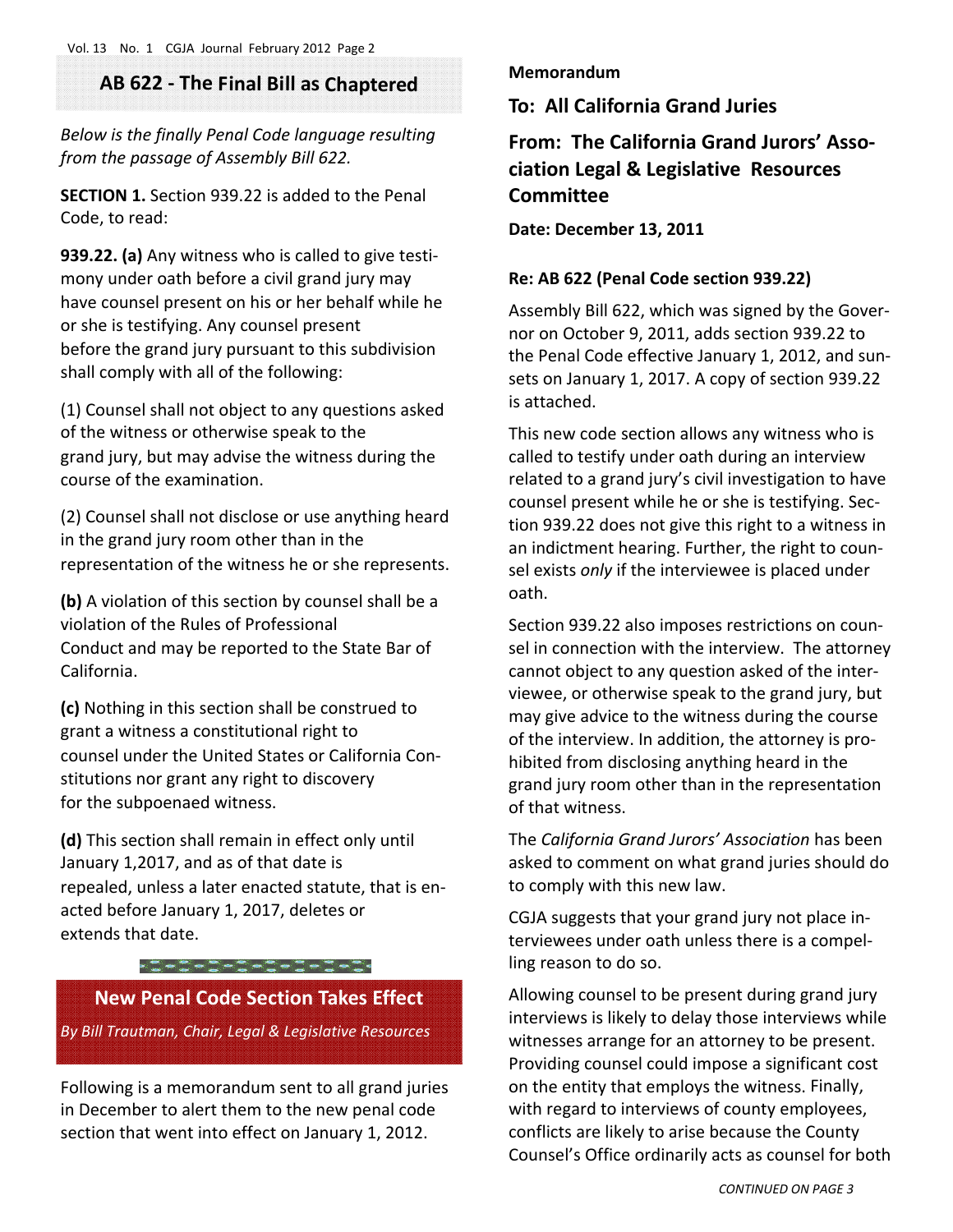### *CONTINUED FROM PAGE 2*

the grand jury and all county employees.

CGJA has learned that most grand juries do not regularly put interviewees under oath. Further, we believe that the administration of an oath is not likely to result in eliciting testimony that is more credible than testimony given without an oath.

We suggest that you discuss this new law with your legal advisor. CGJA does not provide legal advice to grand juries, and this letter should not be construed as such. However, in furtherance of our mission to support the California grand jury system, we bring to the attention of grand juries any legislation which could have a significant ef‐ fect on their powers, duties or operations.

# $\frac{1}{2} - \frac{1}{2} - \frac{1}{2} - \frac{1}{2} - \frac{1}{2} - \frac{1}{2} - \frac{1}{2} - \frac{1}{2} - \frac{1}{2} - \frac{1}{2} - \frac{1}{2} - \frac{1}{2} - \frac{1}{2} - \frac{1}{2} - \frac{1}{2} - \frac{1}{2} - \frac{1}{2} - \frac{1}{2} - \frac{1}{2} - \frac{1}{2} - \frac{1}{2} - \frac{1}{2} - \frac{1}{2} - \frac{1}{2} - \frac{1}{2} - \frac{1}{2} - \frac{1}{2} - \frac{1$ **Chapter Reports**

# **Contra Costa County Grand Jury Reports Prompt Action**

Following four Grand Jury investigations, the Con‐ tra Costa County Local Agency Formation Com‐ mission (LAFCO) recently voted unanimously to disband a small public health care district that vol‐ untarily relinquished administrative responsibility for its hospital 16 years ago.

The Grand Jury reports concluded that in the years following the loss of the hospital, the Mt. Diablo Health Care District spent the overwhelm‐ ing majority of its \$3 Million taxpayer proceeds on overhead, election expenses, legal bills and free lifetime medical benefits for two directors, rather than health‐related activities.

The action taken by the Contra Costa County LAFCO is the first in the state since California law‐ makers adopted new rules allowing regulators to eliminate public agencies without holding an elec‐ tion.

The LAFCO commissioners agreed with not only the four Grand Juries, but their own consultant

Vol. 13 No. 1 CGJA Journal February 2012 Page 3 and vocal critics led by a local taxpayer advocacy group, that concluded that tens of thousands of dollars earmarked for unmet community health needs could be better administered by another agency.

Contra Costa County CGJA chapter president, Les‐ lie Lea, said, "I'm very pleased that all the hard work of past Grand Juries has been validated." She added, "I hope this maiden effort by our county LAFCO will encourage other Grand Juries and local LAFCOs to focus attention on other spe‐ cial districts that may have outlived their useful‐ ness."



# **Osher Course to be Repeated at Humboldt State University**

*By Leslie Lea, Chapter President*  The Humboldt Chapter announces that they have two short Osher Lifelong Learning Institute (OLLI) sessions about California Grand Juries scheduled at Humboldt State University for March 7th and March 14th. Both sessions will be taught by Phil Minor, one of our Chapter founders, and assisted by Chapter members.

> This is the third time the Humboldt Chapter has presented this course.



# **San Luis Obispo Chapter**  *By Jim Ragan, President*

In 2012, March will be Grand Jury Awareness Month in San Luis Obispo County. We of the CGJA chapter in the county had preferred February, but we couldn't get on the Board of Supervisors calen‐ dar until February 28. On that date, the Board will present its proclamation to the grand jury fore‐ person and the chapter president. The deadline for receipt of applications to the 2012‐13 Grand Jury is March 29.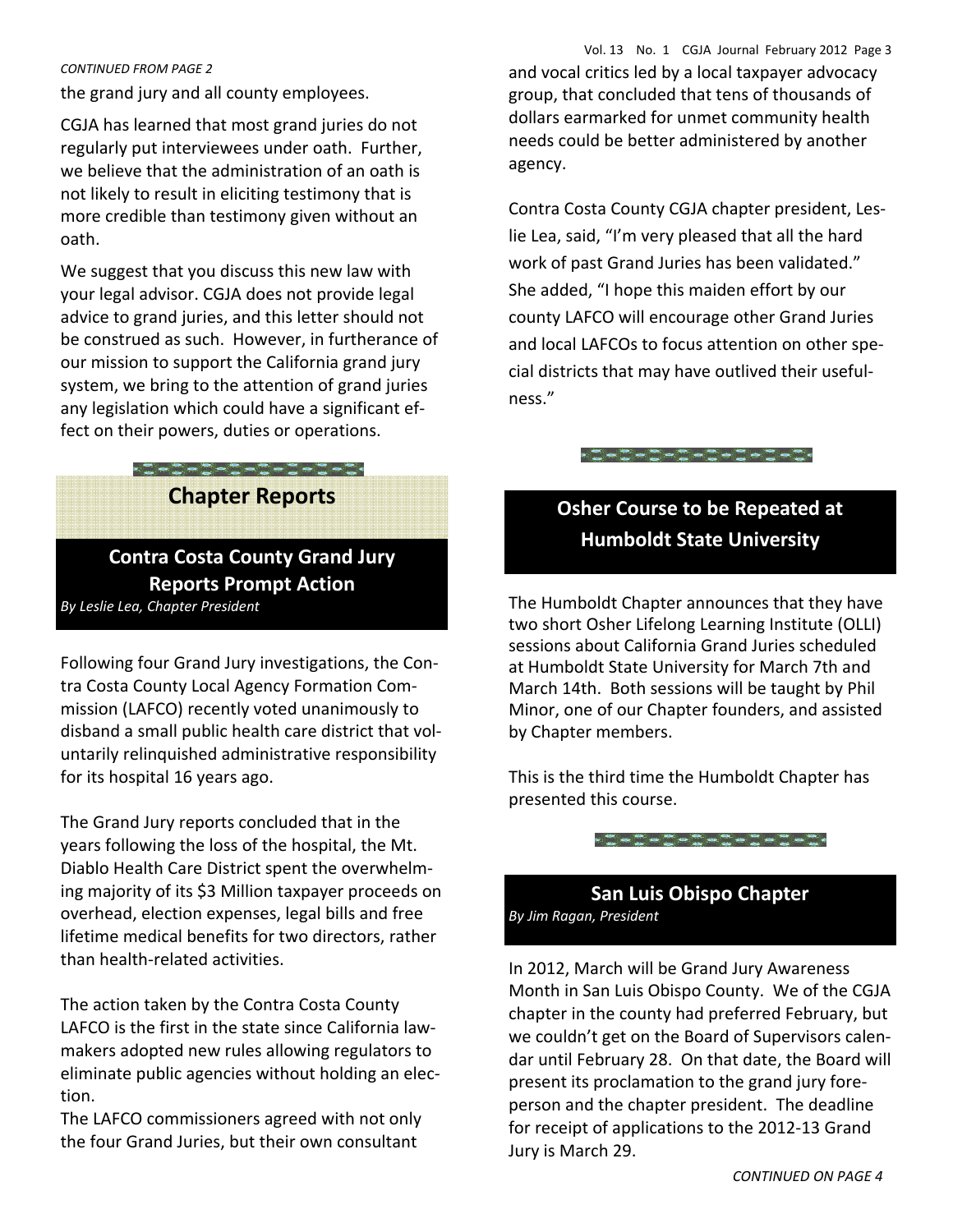## Vol. 13 No. 1 CGJA Journal February 2012 Page 4 *CONTINUED FROM PAGE 3*

Our chapter has produced two newspaper display ads promoting applications, which have been run‐ ning alternatively in our county's major newspaper twice a week since mid‐January. The court places and pays for the ads. We will also place an op‐ed piece written by one of our members in the news‐ paper, which has accepted our submissions every year since 2003.

Over the past few years, this approach has been very effective in generating applications. 2011 was our best year ever, with 77 applications.

## **San Mateo Chapter** *By Joann Landi, Secretary*

On February 14, the San Mateo County Board of Supervisors will designate February as Grand Jury Awareness month in their county. This came about through the efforts of the San Mateo Chap‐

# **Glenn County Chapter**



Members of the Glenn County Chapter are shown with the chapter charter which was presented to the GCGJAA at the annual CGJA conference. The charter shown is now on display at the Glenn County Court House. Members shown with the Charter are, (L‐R) Mark Bauska, Steve Ansel, Chapter President; Claire Arano, Public Relations Officer and state committee member; Franko Alberico, Bobbe Lewis, Chapter Sec‐ retary; and Cynthia Hunt, Glenn County Grand Jury Foreperson. Not pictured, Marge Ansel, photogra‐ pher.

# **Ask the Trainer**

*This is another in a series of articles aimed at cur‐ rent jurors, especially those who have taken ad‐ vantage of our new Introductory Membership (IM). We will attempt to remind you of key issues on a timely basis. Please remember that any trainer is happy to try to answer specific questions in their area of expertise and may be contacted by using the information in Tab 10 of the training manual. You may not take any response as legal advice, rather, you should contact your local legal advisors to answer questions. Please submit ques‐ tions to me or the Journal Editor for future re‐ sponses.*

*Marsha Caranci, Training Chair,* Caranci@aol.com

# **Report Writing**

*By Bette Flick and Jerry Lewi*

By now your jury should be writing some reports. This article will remind you of some of the infor‐ mation from our training seminar. As a first step, this might be a good time to reread the section on Report Writing in the Training Manual you re‐ ceived last summer and/or the material you re‐ ceived at one of our Report Writing Workshops in November.

Here are some tips from these materials:

Organize your material from the investigative file.

You may want to start with your **Findings** and **Recommendations**, which are the only items ab‐ solutely required by the law. A simple definition of these critical elements is:

• **Findings** ‐ Bridge the gap between facts and rec‐ ommendations and are conclusions based on fact. They must be responded to by the entity to which they are addressed.

• **Recommendations** ‐ Each is required to be based on at least one finding. They must be logi‐ cal, specific, achievable and feasible. They also must be responded to and should be addressed to an entity or office, rather than an individual.

Then you can develop the backup material start‐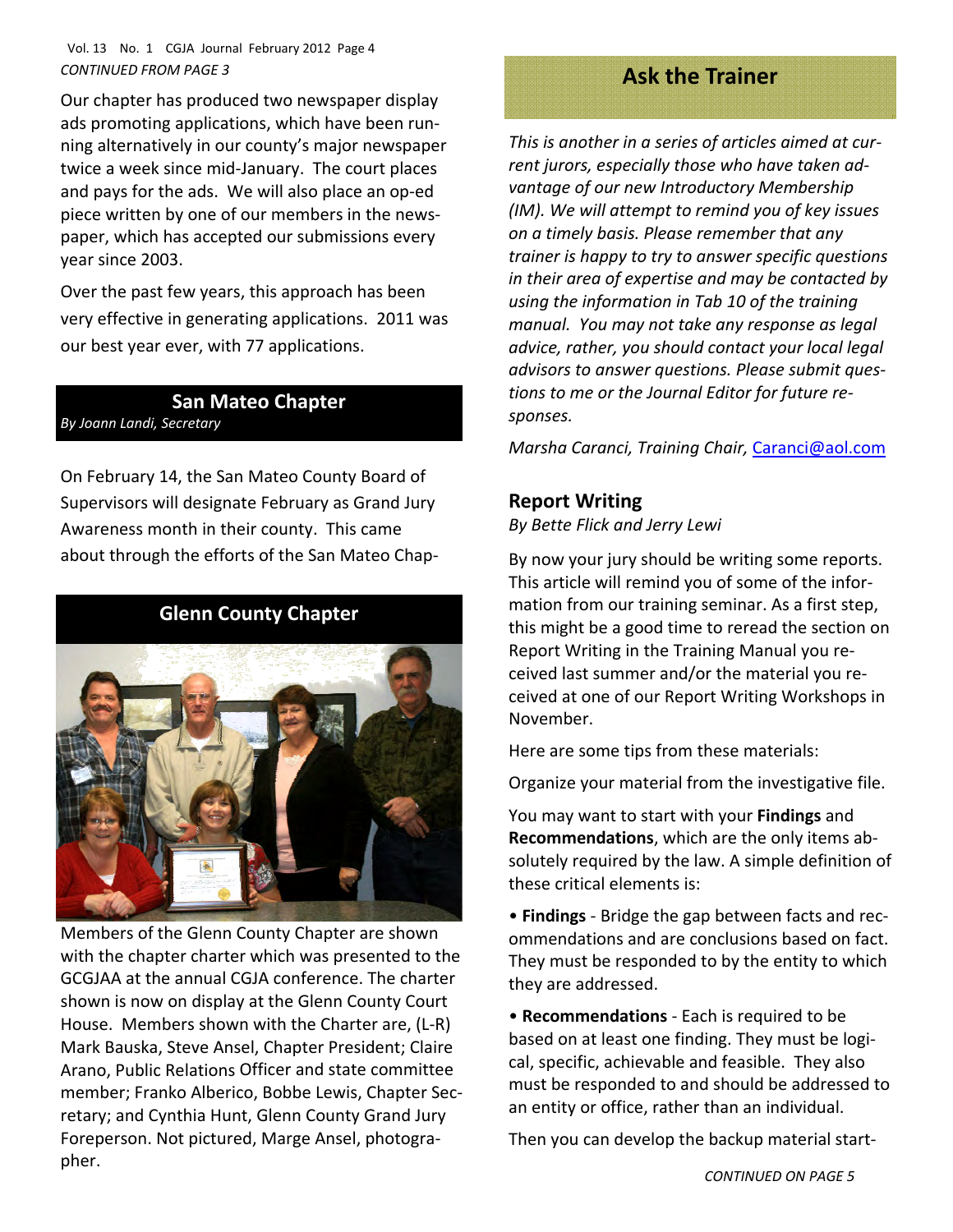### *CONTINUED FROM PAGE 4*

ing with such topics as the reason for the report, method of approach, background, and factual in‐ formation that will support the findings. A Sum‐ mary is often used as an introduction to the re‐ port, but is usually written last.

The report is the responsibility of the investigative committee, but is typically written by one or two authors at the most, unless unusually complicated (which is not usually a good idea). Involve your entire committee for advice as they should be the first step in the approval cycle.

Juries vary on the order of the review by the Edi‐ torial Committee and the full jury. But whatever your procedure is, involve the Editorial Committee as early as possible. They can serve the role of the first real audience just as if they were the entity to which the report is addressed. It must be clear to them and of course they will be helpful in guiding you through style guidelines, and grammar and spelling errors. Use spell check but don't rely solely on it.

Take advantage of the provision in the law for a Final Verification Review of your Findings (findings only, not the whole report) with the involved en‐ tity(ies). This can save you embarrassment should you have your facts wrong.

Be sure to allow time for all the steps necessary to release your report, such as, in addition to the above, County Counsel and Judicial review, as well as printing and delivering. Remember the two‐ working day period for release to the entity or of‐ ficial before full public release.

If you are using computers with various versions of your word processing software, be sure to save as a file type that can be read by all and be sure to password‐protect all drafts.

We suggest a press release with your report that should mirror the Summary and be strong enough to make the reader want to read your entire re‐ port.

And finally, release reports as early in your term as possible, and don't wait to the end of your term. This will get more attention with the media and your community, and, if released early

enough, you will get to see and review the re‐ sponses.

Good luck and don't be afraid to ask us questions on any of this material.



# **Committee Reports**

## **2012 Training Seminar Program**

*By Marsha Caranci, Chair*

Following are the dates for this year's Regional Training Seminars:

| Fairfield  | July 16-17        |
|------------|-------------------|
| Redding    | <b>July 19-20</b> |
| Sacramento | <b>July 23-24</b> |
| Sunnyvale  | <b>July 26-27</b> |
| Visalia    | <b>July 26-27</b> |

One‐day specialized Foreperson's Workshops, for Forepersons and Pro‐Tems, as follows:

| Fairfield  | July 15 |
|------------|---------|
| Redding    | July 18 |
| Sacramento | July 22 |
| Sunnyvale  | July 25 |
| Visalia    | July 25 |

Watch our website for more detailed information such as registration forms and hotel registration information.



# **Public Relations Committee**

By Jerry Lewi, Chair

Public Relations continues to refine various pro‐ jects under its supervision. We have been con‐ stantly refining our new website, both in enhance‐ ment of features and correcting little problems. As of now we have the ability to accept orders for our various publications on line, as well as being able to accept membership applications and renewals on line. Initial 2012 Training Seminar information is also now posted with more details to follow. All Training registrations can be accomplished by a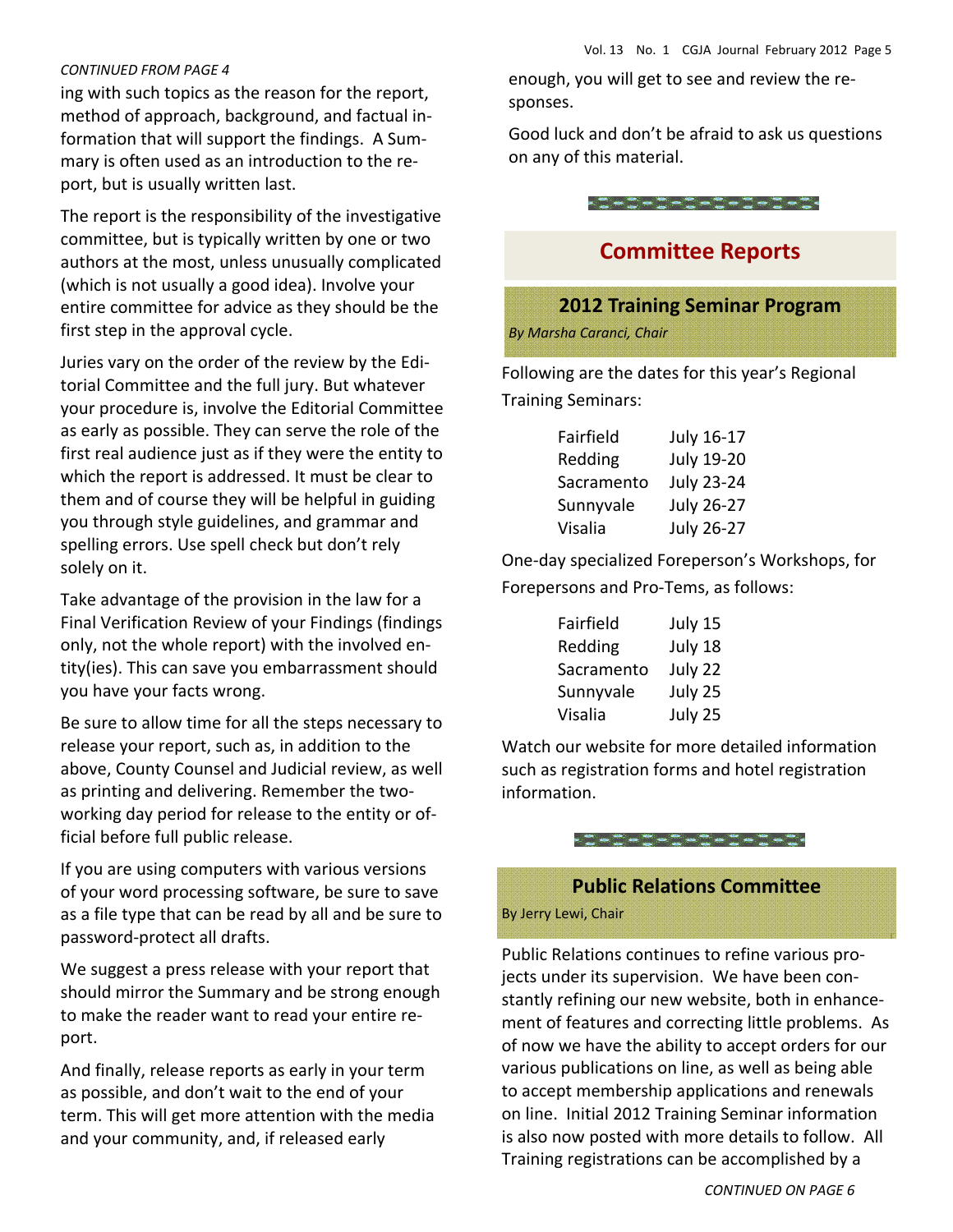## Vol. 13 No. 1 CGJA Journal February 2012 Page 6 *CONTINUED FROM PAGE 5*

downloadable Excel spreadsheet that has been re‐ designed for a more efficient process.

Our newest activity is the creation of an Education Package aimed at the middle and high school level. We offer various forms of educational material that can be either downloaded at now cost or pur‐ chased at nominal cost for educators at this level. We believe that education about grand juries at this level will have a long‐term payoff in the form of a more educated adult population. Another ver‐ sion of this package will be made available for gen‐ eral outreach to all citizens of the state.

I renew my plea for examples of effective grand jury reports, defined as reports that had a benefi‐ cial effect for the county residents. I know they're out there, especially when I see all the news arti‐ cles posted on our website Blog. Please look at the **Grand Jury Achievement Report** link on our web‐ site under **CGJA Publications and Merchandise.**

Finally we offer support to any chapter that would like to create and offer an educational program to any Osher Lifelong Learning Institute (OLLI) chapter at most campuses of the University of California or the California State University systems. Please contact Betty Mattea (bimattea@sonic.net) or me for more information.

Any chapter that has a person designated for pub‐ lic relations is invited to offer that person as a liai‐ son to the Public Relations Committee for mutual support.

Speaking of Chapters, Jim Ragan, President of the San Luis Obispo Chapter, reports that he has been developing ads to run in the local papers for grand jury recruitment that the court pays for. He would be interested in any ads run on other counties. Please contact Jim at jimragan@charter.net if you have any information.

## **HELP WANTED!**

**CGJA needs volunteers to help with our message. Please give Keath North a call at 707.845.3612 if you have experience as a Publicist and would like to become involved. Other opportunities are available too, so call or email me and let's talk about where you can fit in with this dynamic and growing organization.**

# **Grand Juries in the News**

We have from time to time featured in these pages newspaper stories about grand jury activi‐ ties. In today's high speed world this feature has been supplanted by our news blog which may be accessed through our website. But here are some recent stories on our blog to give you some idea of the range and breadth of topics being reported.

- **Sacramento** County**,** Sacramento Library offi‐ cials convicted of fraud, based on an inves‐ tigation by the Sacramento County Grand Jury.
- **Stanislaus** County Grand Jury seeking con‐ tempt of court charges against City Attor‐ ney for disclosing information taken under sworn testimony,
- **Kern** County Grand Jury says two school dis‐ trict trustees should be removed from of‐ fice.
- **Imperial** County Civil Grand Jury report cites narcotics and cell phone problems at local state prisons.
- **Alameda** County, Oakland building inspection reforms "too slow" in responding to Ala‐ meda County Grand Jury recommenda‐ tions.
- **San Francisco** County, Ethics Commission Meetings coming to Local TV, thanks to report by San Francisco Grand Jury.

A feature of the blog is its search capability; e.g., enter your county name in the search box and see all recent newspaper stories about grand jury ac‐ tivity in your county.

## Board Actions *By Joann Landi*

The only action item on the Board's 12/6/11 agenda was the appointment of Beate Boulting‐ house as a director‐at‐large for a one year term.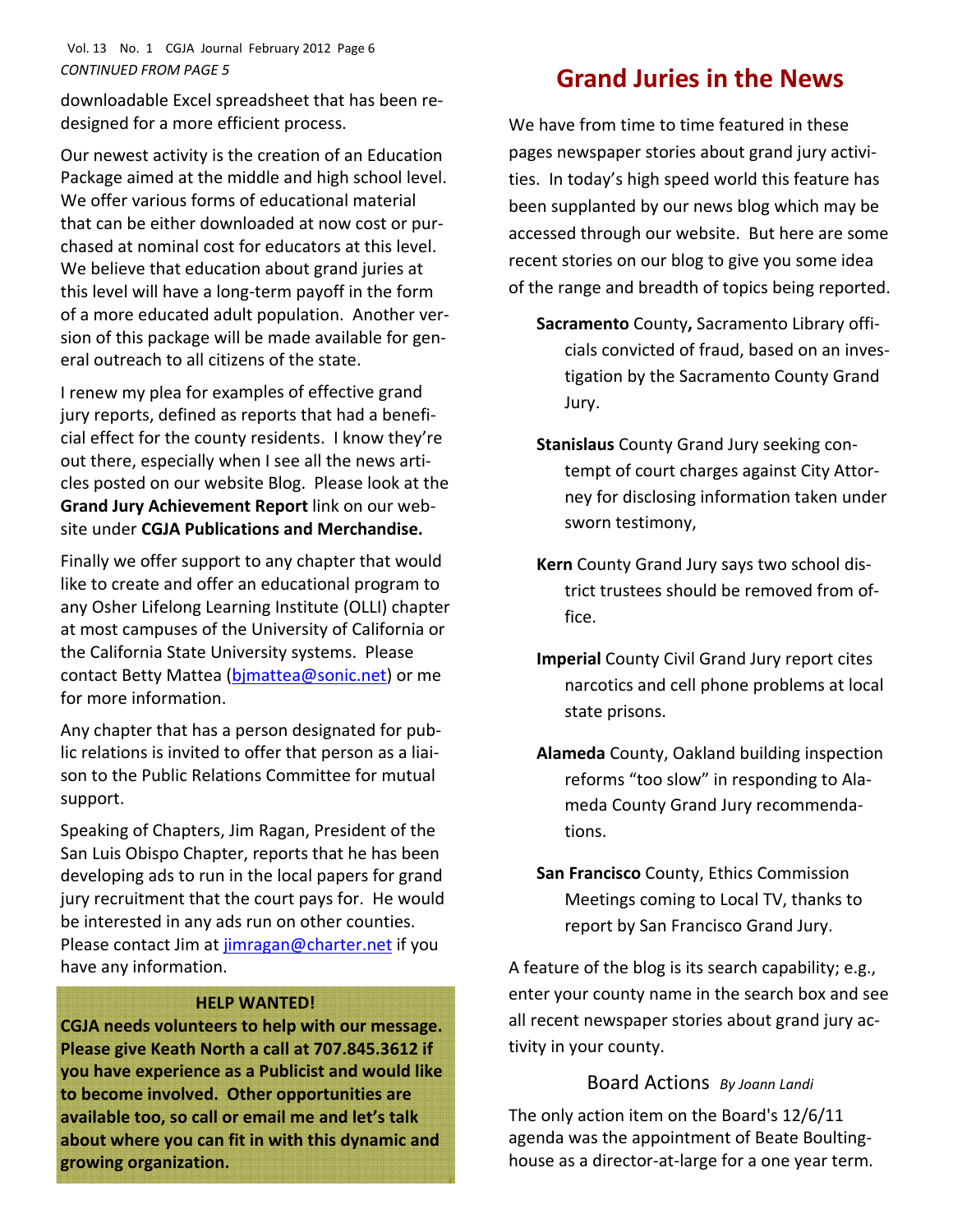## CGJA Officers

**President Keath North**  P.O. Box 740 Loleta, CA 95551 916-471-6500 : president@cgja.org

Vice President **Dan Mufson** 1877 Atlas Peak Road Napa, CA 84558 707-255-4030 dan@apotherx.com

**Secretary Joann Landi** 178 South Palomar Drive Redwood City, CA 94062 650-365-4184 joannelandi@aol.com

**Treasurer Dianne Hoffman**  14142 Baker Street Westminster, CA92683 714-892-5557 cgjamailbox@yahoo.com

#### CGJA Directors

*North*

**Marsha Caranci,** Shasta caranci@aol.com

**Karen Jahr**, Shasta Karen.jahr@sbcglobal.net

**Keath North,** Humboldt Krn48@aol.com

**Mac Small,** Nevada fmacsmall@mac.com

### *Central*

**Dan Mufson,** Napa dan@apotherx.com

**Karin Hern**, Marin Karin.hern@sbcglobal.net

**Joann Landi** San Mateo Joannelandi@aol.com

**Bill Trautman**, Napa trautman17@sbcglobal.net

#### *South*

**Dianne Hoffman**, Orange cgjamailbox@yahoo.com

**Jerry Lewi**, Ventura cgjaprguy@roadrunner.com

**Jim Ragan,** San Luis Obispo Jimragan2charter.net

*Director At Large* **Beate BoulƟnghouse,** San Francisco beateb4@aol.com

# **GRAND JUROR ORGANIZATIONS BY COUNTY**

**County President Email Address Butte Butte John Welton johnewelton@att.net** Contra Costa Leslie Lea lgroarke@pacbell.net **El Dorado\*** Chuck Mac Lean camaclean1@sbcglobal.net **Nevada** Open San Bernardino\* Burrel Woodring Burrelw@aol.com **San Diego\*** Mike Hall hallmikep@gmail.com **San Francisco** Beate Boultinghouse beateb4@aol.com **San Luis Obispo** Jim Ragan **jimragan@charter.net** San Mateo **Barbara Arietta** barietta2006@yahoo.com **Shasta** Ray Frisbie **Ray Frisbie** frisaus@hotmail.com **Solano** Wanda Kiger-Tucker kjgertucker@juno.com Stanislaus Carmen Morad carmenmorad@yahoo.com **Sonama Richard Klein Kleinmain@gmail.com** 

**Fresno** Marian Mosley marianmosley@att.net **Glenn** Steve Ansel mansel@clearwire.ent **Humboldt** Dianne Lehman sdlehman@wavecable.com **Kern** Larry Walker larywalker@gmail.com Kings Ken Beinhorn kbeinhorn@sbcglobal.net **Los Angeles** John Hackney hackneyassoc@aol.com **Marin** Karin Hern karinhern@sbcglobal.net **Monterey Ray Wuco** carmelwuco@redshift.com **Napa Diane Dame Shepp napacgja@gmail.com Orange<sup>\*</sup>** Cheryl Brothers cherylbrot@aol.com Placer *John Monaco* johngj@wavecable.com Sacramento **Joseph Maloney** joepm@pacbell.net San Benito **San Benito** John Sitton sitton sitton john@yahool.com

 **\*Independent Past Grand Jurors Association**

Standing Committee Chairs

**Awards**  Betty J. Mattea 415-492-8857 bjmattea@sonic.net

> **Finance**  Open

**Legal & Legislative Resources**  Bill Trautman 707-255-5570 trautman17@sbcglobal.net

> **Membership Relations**  Dan Mufson 707 255-4030 dan@apotherx.com

0**Public Relations**  Jerry Lewi 805- 532-1321 cgjaprguy@roadrunner.com

> **Training**  Marsha Caranci. 530-242-6554 caranci@aol.com